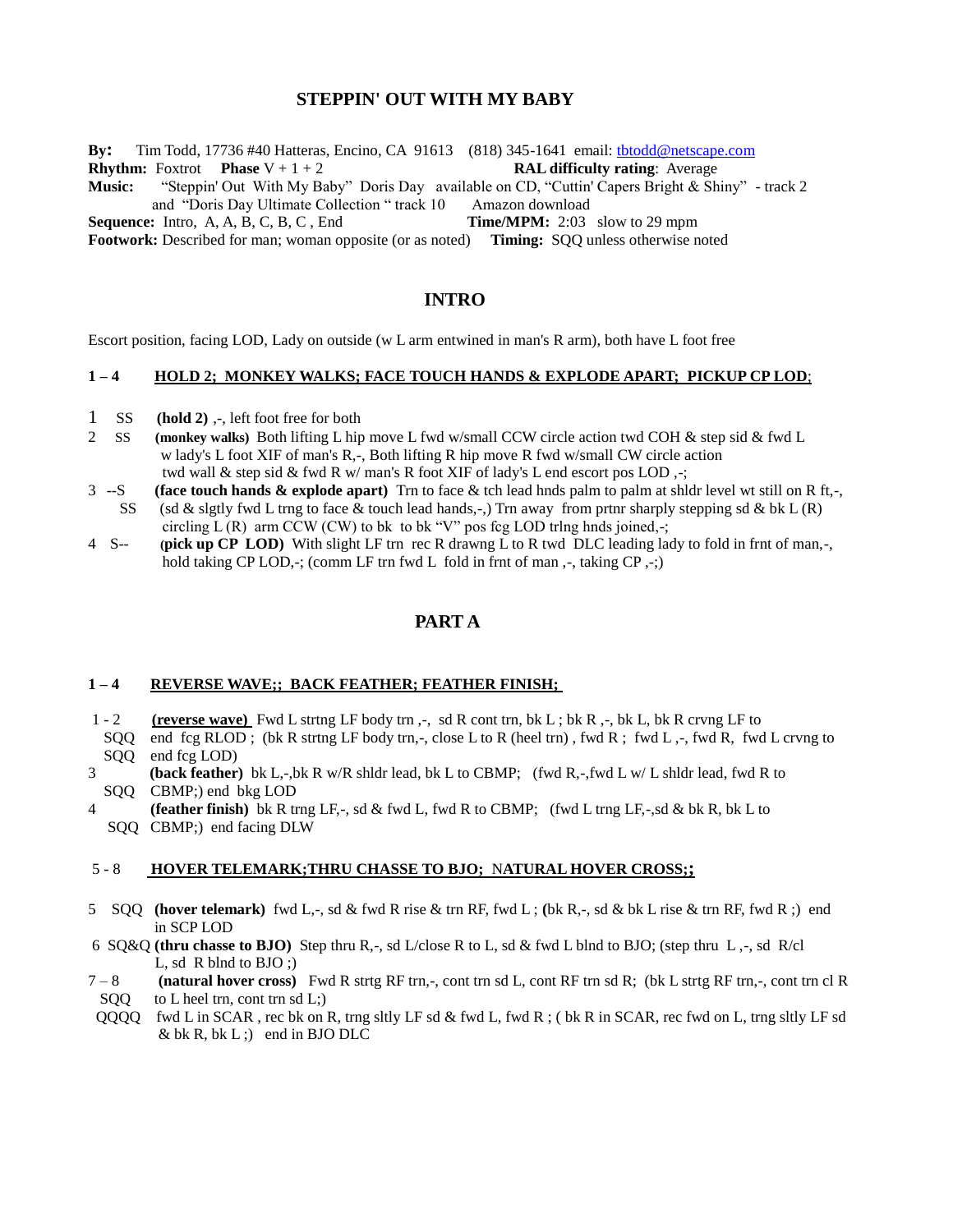### **PART B**

# **1 4 DOUBLE REVERSE SPIN; FULL REVERSE TURN;: THREE STEP;**

- 1 SQQ **(double reverse spin)** Fwd L trn LF,-, sd R DLC, spin on R brng Lto R w/o wt ;
- $(SQ&Q)$  (trng LF bk R DLC,-, cl L to R heel trn/sd & bk R DLC, X L in F of R;) end in CP DLC
- 2 3 **(full reverse turn)** Fwd L strtg LF trn,-, cont trn sd R , bk L; (bk R strtg LF trn,-, L close to R heel SQQ trn, fwd R;) bk R cont LF trn,-, cont trn sd & sltly fwd L, fwd R; (fwd L cont LF trn, cont trn sd R, SQQ bk L;) end in BJO DLW
- 4 SQQ **(three step)** fwd L ,-, fwd R, fwd L; (bk R,-, bk L, bk R;) end in CP DLW

## **5 – 8 HALF NATURAL WITH BACK LILT FOUR;; BACK ZIG ZAG 4; HOVER CROSS ENDING;**

- 5 SQQ **(half natural)** comm RF upper body trn fwd R heel to toe,-, sd L across LOD, bk R; (comm RF upper body trn bk  $L_2$ -, close R (heel turn) cont trn, fwd  $L_2$ ) end in CP bkg LOD
- 6 QQQQ **(with back lilt 4)** in BJO bkng LOD L, R, L, R with lilting action rising on 1 & 3;
- 7 QQQQ **(back zig zag)** cont bkg LOD bk L in BJO, trn RF heel pull small sd step R to SCAR, **f**wd L in SCAR moving diag LOD, trn LF sd & bk R to BJO moving diag LOD;
- 8 QQQQ **(hover cross ending)** Fwd L small step DLC, rec bk on R, trng sltly LF sd L, fwd R DLC in BJO; (bk R in SCAR, rec fwd on L, trng sltly LF sd R, bk L in BJO;) end in BJO DLC

### **PART C**

# **1 – 4 DRAG HESITATION; IMPETUS TO SCP; THRU TO REVERSE FALLAWAY W/ WEAVE 4 ENDING to BJO;;**

- 1 SS **(drag hesitation)** Fwd L ,-, trn L sd R draw L to R; (bk R DLC,-, trn L sd L draw R to L;) end in CP DRC
- 2 SQQ **(impetus to SCP)** comm RF upper body trn bk L,-, cl R to L heel trn, cont trn fwd L in SCP DLC; (fwd R toe pivot  $RF, -$ , sd & fwd L cont trn around man brush R to L, fwd R; )
- 3 4 **(thru to reverse fallaway w/ weave 4 ending to BJO)** thru R w slght LF body trn,-, fwd L trng LF, bk R to SQQ SCP {fallaway pos} bkg LOD in fallaway pos;  $X$  L in bk of R, bk R trng LF, sd & fwd L, fwd R to
- QQQQ CBMP; (thru L with sligt LF body trn,-, fwd R trn LF, bk L to fallaway pos; fwd L trng LF ,-, sd & bk R, bk L to CBMP;) end fcng DLW

### **5 – 8 FORWARD & RIGHT CHASSE CURVING RIGHT FACE; PIVOT 3 QQS; RIGHT LUNGE HIGH LINE & SLIP; DOUBLE REVERSE SPIN;**

- 5 **(fwd & right chasse curving rf)** fwd L ,-, comm slght LF upper body trn sd R twd LOD cls L to R with slgt SQ&Q RF trn, step R cont trn to R to prep for next fig, brng prtnr to cl pos DLW;
- 6 **(pivot 3 qqs)** comm RF upper body trn bk L on ball of ft pivtng , cont trn fwd R between prtnrs feet heel/toe, QQS cont trn bk L on ball of ft,-; (comm RF upper body trn fwd R between prtnrs feet heel/toe, cont trn bk L on ball of foot, cont trn fwd R between prtnrs feet heel/toe,-; end in cl pos DLW
- 7 SQQ **(right lunge high line & slip)** flexng L knee frm prev step sd & fwd R (L) twd wall w flexed knee,

with strong body momentum step sd & fwd L (R) to SCP stretchng body upward looking over lead hands  $,$ -

slip  $R(L)$  past  $L(R)$  coming to cl pos DLC;

8 **(double reverse spin)** repeat Part B meas 1;